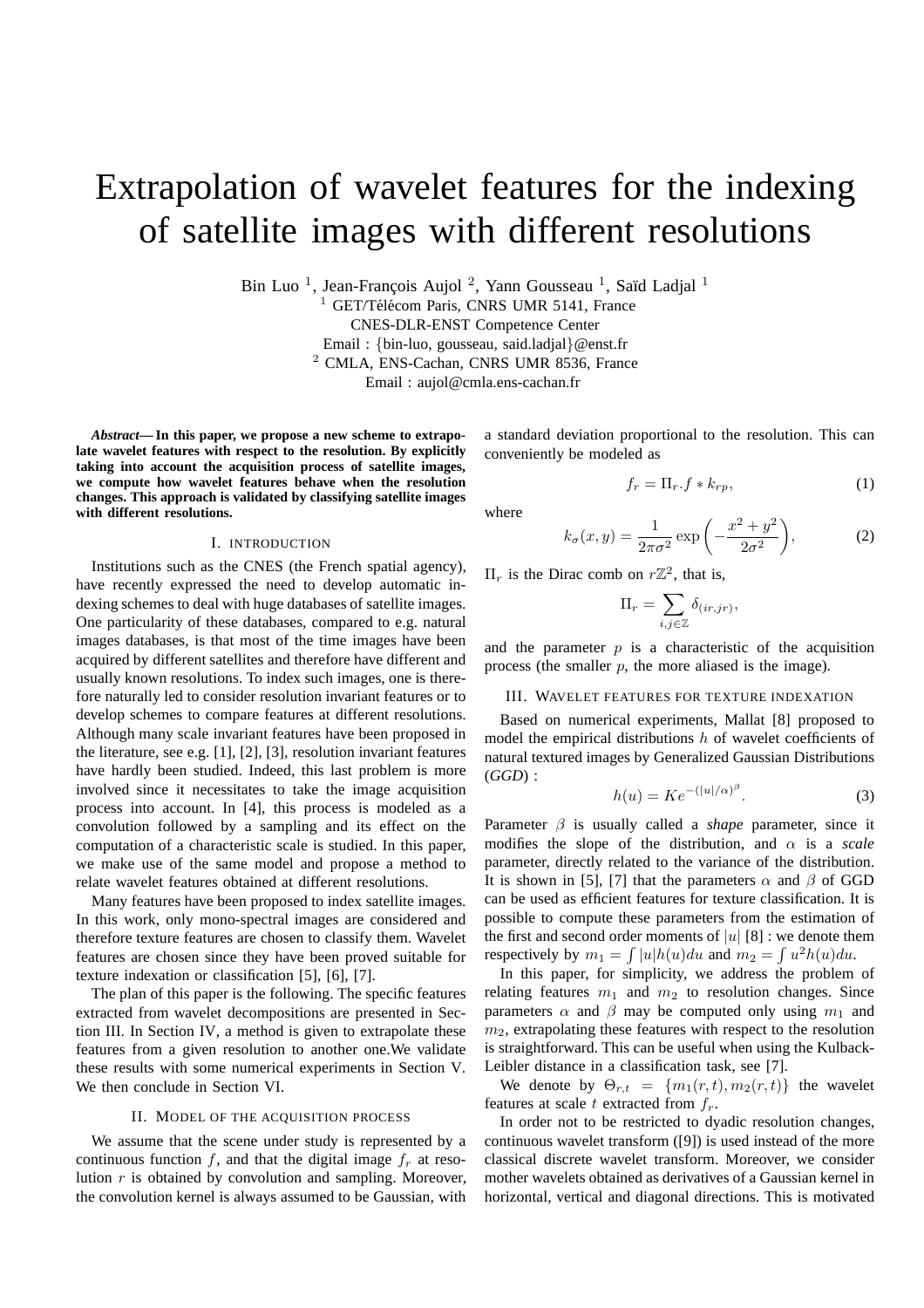by the simplified model for resolution changes presented in the previous section, as will be shown by the computations of Section IV-A.

Figure III shows a histogram of absolute values of wavelet coefficients, illustrating the soundness of the use of GGDs to model such distributions.



Fig. 1. (a) Image of Marseille at resolution  $0.707m$  ( $\odot$ CNES); (b) Histogram (blue bars) of (a) at scale 5 (horizontal) and the approximation by GGD (red curve).

## IV. EXTRAPOLATION OF WAVELET FEATURES THROUGH RESOLUTIONS

#### *A. Resolution Invariance*

The discrete version of the Gaussian kernel with standard deviation  $t$  ( $t$  being given in pixels) is denoted by  $k_t$  We therefore have  $k_t \approx k_{rt}$ . Let us define the discrete wavelet coefficient as (recall that the wavelets we use are derivative of the Gaussian kernel) :

$$
w_{q,r,t} = \Delta_q \tilde{k}_t * f_r = \tilde{k}_t * \Delta_q f_r \tag{4}
$$

where q is 0 or 1 and  $\Delta_q$  stands for the difference between adjacent pixels in the horizontal  $(q = 0)$  or vertical  $(q = 0)$ 1) direction. Next, we assume that the inversion between convolution and sub-sampling is licit for non-aliased images such as  $k_{\sigma} * f$ . The validity of this assumption on real images has been checked in [10]. In addition it is assumed (again, for well-sampled images) that the derivative of the continuous and discrete versions are the same up to a normalization due to the zooming of factor  $r$ . The validity of this assumption will be confirmed by the numerical experiments of the following sections. Writing  $\partial_1 = \partial_x$  and  $\partial_2 = \partial_y$ , this yields :

$$
w_{q,r,t} \approx r k_{rt} * k_{\sigma} * \partial_q f = r k_{\sqrt{r^2 t^2 + \sigma^2}} * \partial_q f.
$$

We therefore deduce that :

$$
\frac{w_{q,r,t}}{r} \approx k_{r\sqrt{t^2 + p^2}} * \partial_q f. \tag{5}
$$

Assume now that we have two images  $f_{r_1}$  and  $f_{r_2}$  of the same scene at resolutions  $r_1$  and  $r_2$ . From (5), we deduce that if we choose scales  $t_1$  and  $t_2$  such that :

$$
r_1\sqrt{t_1^2 + p^2} = r_2\sqrt{t_2^2 + p^2}
$$
 (6)

then :

$$
w_{q,r_1,t_1}/r_1 \approx w_{q,r_2,t_2}/r_2 \tag{7}
$$

Furthermore, we also have that :

$$
m_1(r_1, t_1)/r_1 \approx m_1(r_2, t_2)/r_2 \tag{8}
$$

$$
m_2(r_1, t_1)/r_1^2 \approx m_2(r_2, t_2)/r_2^2 \tag{9}
$$

with

$$
m_1(r,t)=\frac{1}{|f_r|}\sum_q |w_{q,r,t}|,
$$

where  $|f_r|$  is the size of the discrete image  $f_r$ , and

$$
m_2(r,t) = \frac{1}{|f_r|} \sum_{q} |w_{q,r,t}|^2.
$$

**Remark** : A naive assumption could be drawn that for the same scene  $f$ , if we keep

$$
r \times t = C \tag{10}
$$

where  $C$  is a constant, the parameter set will also be constant (after the correct normalization). However, this assumption is not sufficient (especially on remote-sensing images) because it considers the resolution change simply by a zooming, which is not consistent with the acquisition process modeled in Section II.

## *B. Extrapolation of wavelet features*

The aim of this paper is to propose a way to extrapolate wavelet features (i.e. the first and second order moments  $m_1$ and  $m_2$ ) from a resolution  $r_1$  to a different resolution  $r_2$ . From equations  $(5)$ – $(9)$ , we deduce the following scheme : assume that we have  $f_{r_1}$  the image at resolution  $r_1$  of a given scene, and that we want to predict its features at resolution  $r_2$ .

- Compute the wavelet coefficients for  $f_{r_1}$  at scales  $t_i$ ,  $i =$  $1, 2, 3, ..., N;$
- Estimate the parameters  $\Theta_{r_1,t_i}$  from the wavelet coefficients at scales  $t_i$  for resolution  $r_1$ ;
- For resolution  $r_2$ , compute the scales  $t'_i$  corresponding to  $t_i$  with the help of the function (see Equation (6))

$$
t'_{i} = \sqrt{\frac{r_1^2}{r_2^2}(t_i^2 + p^2) - p^2}
$$
 (11)

- Define  $\tilde{\Theta}_{r_2,t'_i} = \Theta_{r_1,t_i}$  at scales  $t'_i$ .

Thanks to the previous process, it is now possible to compare, on similar bases, images taken at different resolutions and, for instance, to train classification methods on a set of images at only one resolution and to apply the recognition criteria to images at different resolutions.

# V. EXPERIMENTS AND RESULTS

#### *A. Validity of the extrapolation of features*

In this section, we validate the proposed extrapolation scheme with some numerical experiments. The CNES (the French spatial agency) has provided us with images of several scenes (such as fields, forests and cities, see Figure V-A(a)-(c)) at various resolutions. It is important to note that convolution kernels used by the CNES are far from being Gaussian.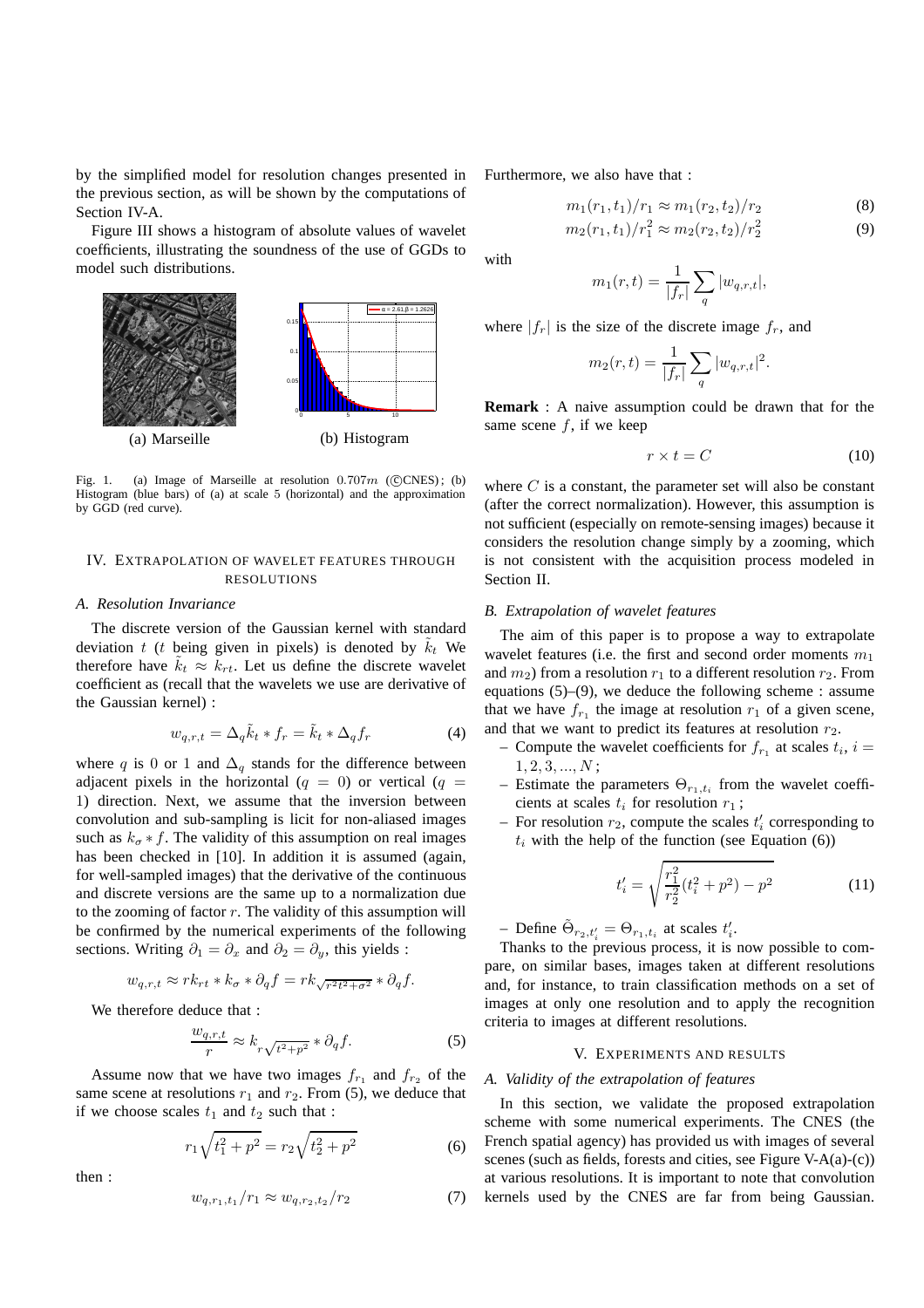

Fig. 2. **(a)-(c)** Three images (CCNES); **(d)-(f)** graph of  $m_1(r, t)/r$  as function of r, and **(g)-(i)** graph of  $m_2(r, t)/r^2$  as function of r. We display the case when  $r^2\sqrt{t^2+p^2}$  is kept constant (with  $p=1.3$ ) with solid lines, and the case when  $rt$  is constant with dash lines

However, we will see that the approximate acquisition model of Section II yields good numerical results.

In Figure V-A(d)-(f)(resp. (g)-(i)) graphs of  $m_1(r, t)/r$ (resp.  $m_2(r, t)/r^2$ ) as functions of r are presented when rt is kept constant (that is when using the naive normalization of Equation (10)) and when  $r\sqrt{t^2 + p^2}$  (here  $p = 1.30$ ) is kept constant (see Equation  $(6)$ ). The resolution r ranges from  $0.707m$  to  $2.5m$ . For the image at resolution  $0.707m$ (the highest available resolution),  $m_1$  and  $m_2$  are computed at scale 5 and in the horizontal direction. It may be seen that using Equation (10) (that is forgetting the convolution step in the model of resolution change) does not yield a constant parameter set, especially when the resolution change is large. In such cases, one must use Equation (6) to extrapolate features.

Next, Figure V-A(a)-(c)(resp. (d)-(f)) show the extrapolations of  $m_1$ (resp.  $m_2$ ) from a resolution of 1m to a resolution of 3.175m according to the scheme presented in Section IV-B, as well as the results obtained by the same scheme except that Equation (11) is replaced by  $t'_i = r_i t_i/r_2$ . It can be seen that when taking into account the convolution step in the resolution change, the parameter sets extracted from two different resolutions are nearly identical, which enables the classification of images at different resolutions.

### *B. Classification*

In this subsection, we carry out the supervised classification of satellite images. The features we use are the first and second order moments  $m_1$  and  $m_2$ , and we use the extrapolation scheme proposed in Section IV-B to compare parameter set



Fig. 3. Extrapolation of  $m_1$  ((a)-(c)) and extrapolation of  $m_2$  ((d)-(f)), starting from resolution  $1m$  up to  $3.175m$  for the images shown in Figure V-A(a)-(c). Dash lines show the extrapolation results obtained by using the scheme proposed in Section IV-B but replacing Equation (11) by  $t'_{i} = r_1 t_i/r_2$ (the naive normalization). Solid lines : in each figure, there are in fact two lines which perfectly coincide with each other. They represent respectively the moments estimated directly on the images at resolution of 3.175m (the ground truth) and the extrapolation results obtained by using the scheme proposed in Section IV-B.

extracted at different resolutions.

We built a database composed of images at different resolutions (see Figure 4 and Table I). We intend to classify it into three classes : fields, forests and cities. The examples are extracted manually from 4 kinds of satellite images (respectively at 3 resolutions) : Quickbird Panchromatic (0.61m) [11], Quickbird Multi-spectral (2.44m) [11], SPOT 5 THR  $(2.5m)$  [12] and SPOT5 HMA  $(5m)$ . First and second order moments of wavelet coefficients are used for characterizing this images. We recall that derivatives of Gaussian kernels are used as wavelets (in the horizontal, vertical, and diagonal directions). Since rotation invariance is important (objects of the same type may have different orientations), the mean values in the four directions are taken as features.

First, the performance of classification is tested on the SPOT5 HMA images by cross validation, using wavelet coefficients at scales 1, 2 and 4. Then all the images of SPOT5 HMA are used for training the classifiers in order to classify the other images (i.e. the Quickbird Panchromatic images, the Quickbird Multi-spectral images and the SPOT 5 THR images). For this purpose, the first and second order moments  $m_1$  and  $m_2$  for these three kinds of images are computed at scales ranging from 1 to 64. They are then compared with the features extracted from SPOT5 HMA images for classification.

We compare the classification results obtained respectively when  $p = 0.00$  (i.e. when using Equation (10)) and  $p = 0.50$ (when using  $(6)$ ). Notice that the value of p is smaller than in Section V-A, because the images for classifications are not obtained by the same captors as the images used in Section V-A. The images used here are more aliased (consequently less blurred) than those shown in Figure V-A.

In Table II, the classification results using Knn  $(K$  nearest